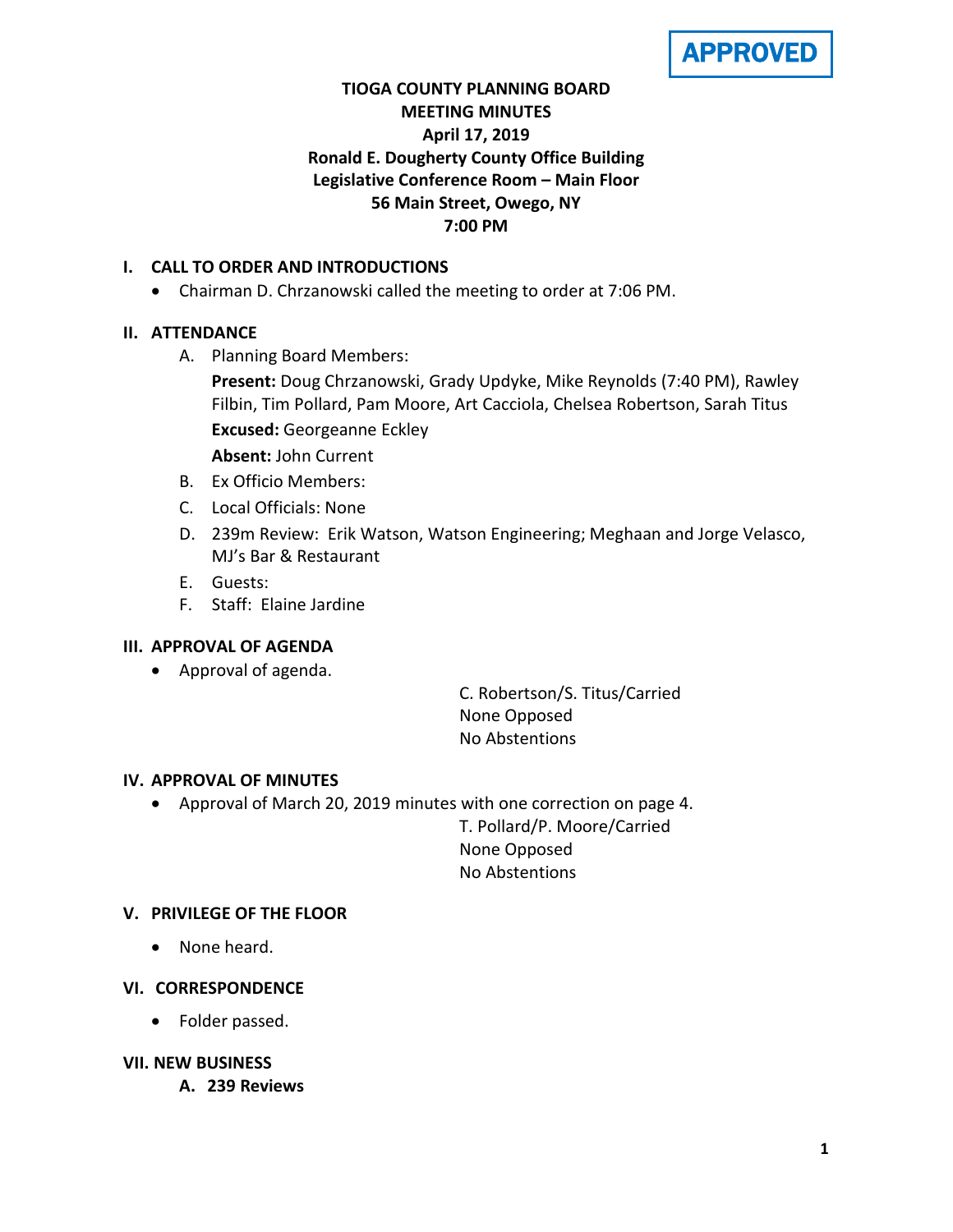## **1. County Case 2019-004: Town of Owego, Site Plan Review, Watson Engineering**

The applicant plans to construct a new 4,000 square foot commercial building and a separate 1,500 square foot storage building on this 3-acre property that is currently vacant land located on the eastern corner of the intersection of State Route 434 with Forest Hill Road. The applicant wants to expand his current professional engineering business, as well as his wife's certified professional accountant business, and will do so in this proposed new building.

Hours of operation will be 8:00 AM – 5:00 PM weekdays, with traffic generation estimated at approximately 30 vehicles per day. Currently the two businesses employ 10 workers together, with expectations to increase this head count to ultimately 40 people. The Town of Owego has submitted this Site Plan Review proposal to NYS DOT Region 9's Site Plan Review Committee.

There are no municipal utilities available in this area, so the applicant will be installing a septic system and water well. There should be no problems in this area with either private utility. The site plan also shows a small stormwater detention pond to retain stormwater runoff. It is beneficial that local professional businesses stays in the local area to provide the local property tax and all other spin-off economic benefits resulting from young professionals staying in the area. This particular land has remained vacant for decades, so it is advantageous to see a low-intensity use and productive business locating there.

Staff recommends approval of the site plan review with the conditions that the applicant provides entrance sign detail to the Town of Owego Planning Board and complies with comments provided by the NYS DOT Region 9 Site Plan Review Committee.

**Q. D. Chrzanowski** - What plan do you have for the drainage swale that runs in back and down the west side of your proposed office building? **A. E. Watson** – We have had discussion with NYS DOT about sharing maintenance of the swale. I will also discuss the potential impact of water flow with our contractor John Chandler (JLC).

**Q. A. Cacciola** – What type of LED exterior lighting will you be installing? **A. E. Watson** – 4,000K units that will move with the sun (smart technology).

**Q. P. Moore** – It looks like the septic system will located under the parking lot. Can you tell us about that? **A. E. Watson** – It will be made of pre-cast concrete that can withstand trucks parking over it.

**Q E. Jardine** – You'll be able to access the septic tank by a cap? **A. E. Watson – Yes**.

**Motion to recommend approval of the site plan review with the conditions noted:**

| A. A. Cacciola/R. Filbin/Carried |   |  |
|----------------------------------|---|--|
| Yes                              | 8 |  |
| Nο                               | ŋ |  |
| <b>Abstention</b>                | n |  |

# **2. County Case 2019-005: Village of Owego, Site Plan Review, MJ's Bar & Restaurant**

The applicant is requesting site plan approval to construct an additional parking area containing 12 more parking spaces on their property adjacent to the west, which the Village Board of Trustees just rezoned from Residential 2 (R2) to Business (B).

The purpose for additional parking is solely to provide more parking for the restaurant, based on complaints from customers regarding the lack of parking. NYS DOT Region 9's Site Plan Review Committee has already reviewed this proposal and required that the applicant provide and internal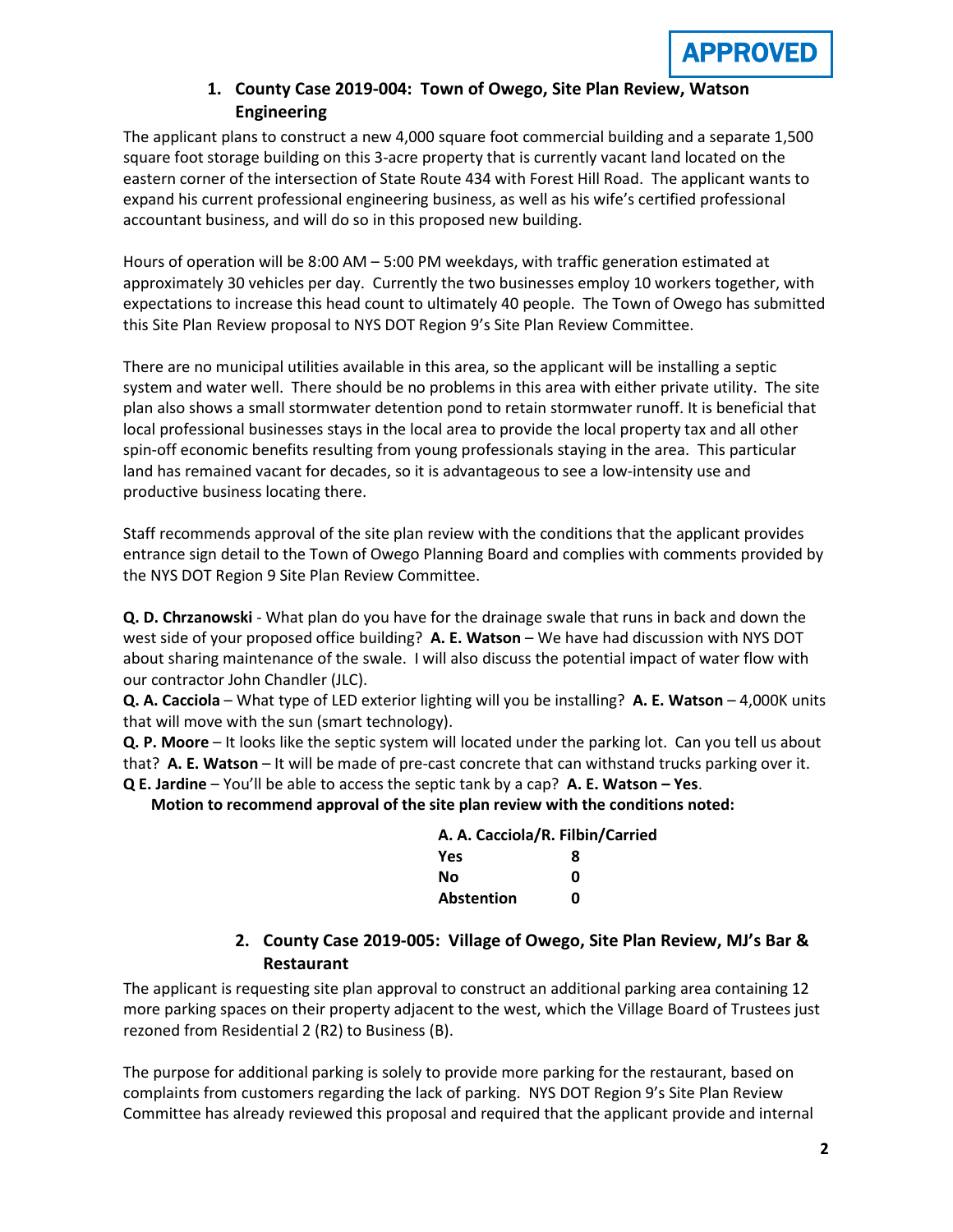

connection between the parking lots to avoid three access points from State Route 17C. The attached updated drawing shows compliance with this requirement. NYS DOT also required a drainage study. The applicant has also complied with that via the attached excerpts from a Watson Engineering study showing that all stormwater runoff will naturally drain southward down the slope toward the Susquehanna River and therefore this minor development will not increase water flow into the State DOT highway system.

It is good for the Owego community that this restaurant's patronage is growing and has resulted in a sustainable business. The applicant has complied with everything that has been requested of them.

Staff recommends approval of the site plan review.

**Q. D. Chrzanowski** – The tree drawn adjacent to the south of the proposed new part of the lot, is that a real tree? **A. J. Velasco** – No just shrubbery. **D. Chrzanowski** – Why are you not removing that since it is not a real tree to create even more parking spaces? **A. M. Velasco** – Because we think 12 more parking spaces is enough. We don't want to overwhelm the restaurant staff and operation. **Q. P. Moore** – What about the real tree? **A. J. Velasco** – That will stay.

### **Motion to recommend approval of the site plan review:**

| P. Moore/R. Filbin/Carried |   |
|----------------------------|---|
| <b>Yes</b>                 | 8 |
| No                         | ŋ |
| <b>Abstention</b>          | ŋ |

#### **VIII. REPORTS**

### **A. Local Bits and Pieces**

- 1. Town of Candor A. Cacciola
	- Daffodil Day event is Saturday May 4.
	- Community Park Committee is still working on Town Hall park.

### **2. Town of Nichols** – P. Moore

• No report.

### **3. Town of Berkshire** – T. Pollard

• Steve Winkley from the NY Rural Water Association is completing a Source Water Protection Plan.

### **4. Town of Tioga –** D. Chrzanowski

- Have a new solar company introducing a solar project in the town Lodestar Energy. TCPB will get the referral in June.
- **5. Village of Waverly –** R. Filbin
	- Planning Board still working on Comprehensive Plan. Held a successful open house last week.
- **6. Village of Owego** G. Eckley
	- Not in attendance.